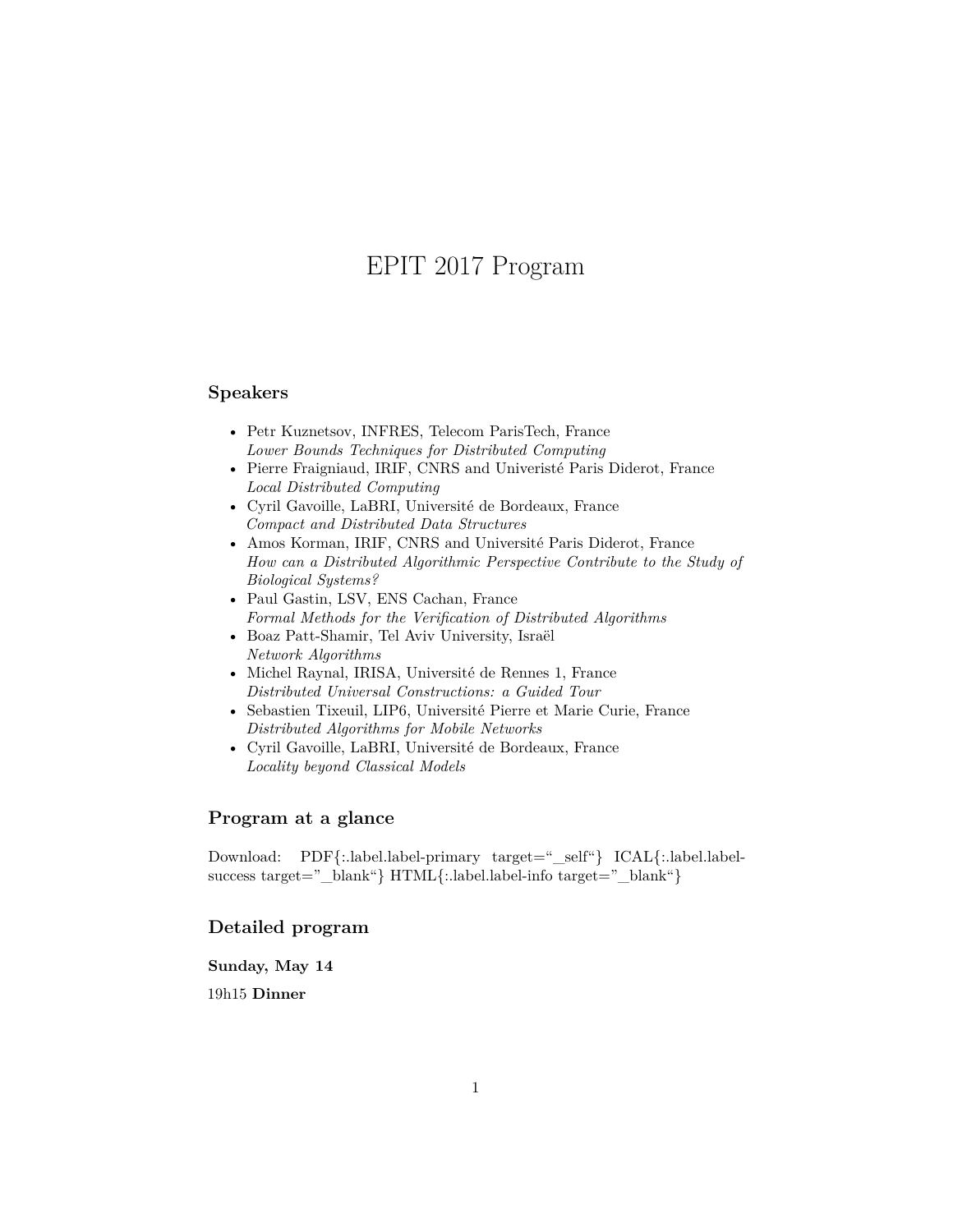## **Monday, May 15**

## 9h00 - 12h30 **Distributed Universal Constructions: a Guided Tour** *Michel Raynal*

*Abstract*: The notion of a universal construction is central in computing science: the wheel has not to be reinvented for each new problem. In the context of n-process asynchronous distributed systems, a universal construction is an algorithm that is able to build any object defined by a sequential specification despite the occurrence of up to  $(n-1)$  process crash failures. The aim of this tutorial is to present a guided tour of such universal constructions. Its spirit is not to be a catalog of the numerous constructions proposed so far, but a (as simple as possible) presentation of the basic concepts and mechanisms that constitute the basis these constructions rest on.

*Document*: [Distributed Universal Constructions: a Guided Tour,](https://hal.inria.fr/hal-01397265v2) [Slides](#page-0-0)

#### 12h30 **Lunch**

## 14h00 - 17h30 **Lower Bounds Techniques for Distributed Computing** *Petr Kuznetsov*

*Abstract*: Models for distributed systems come in many flavors: processes may communicate through shared memory or by message passing, they may be synchronous or asynchronous, susceptible to failures or not, and so on. The different models require different lower bound results. Nevertheless, many of these proof rely on common techniques, having to do with information transfer and the difficulty of dealing with indistinguishable scenarios. This lecture will explore and explain some of these techniques, together with their applications.

[Slides](#page-0-0)

19h30 **Dinner**

#### **Tuesday, May 16**

#### 9h00 - 12h30 **Network Algorithms** *Boaz Patt-Shamir*

*Abstract*: We shall talk about three types of problems and algorithms for networks of processors communicating by short messages:

- problems such as computing maximal matching, that can be solved essentially locally,
- problems dealing with distances such as computing approximate all-pairs shortest paths, and
- problems dealing with bandwidth such as computing max-flow. We shall see some classical as well as state-of-the-art results in all topics.

[Slides](#page-0-0)

## 12h30 **Lunch**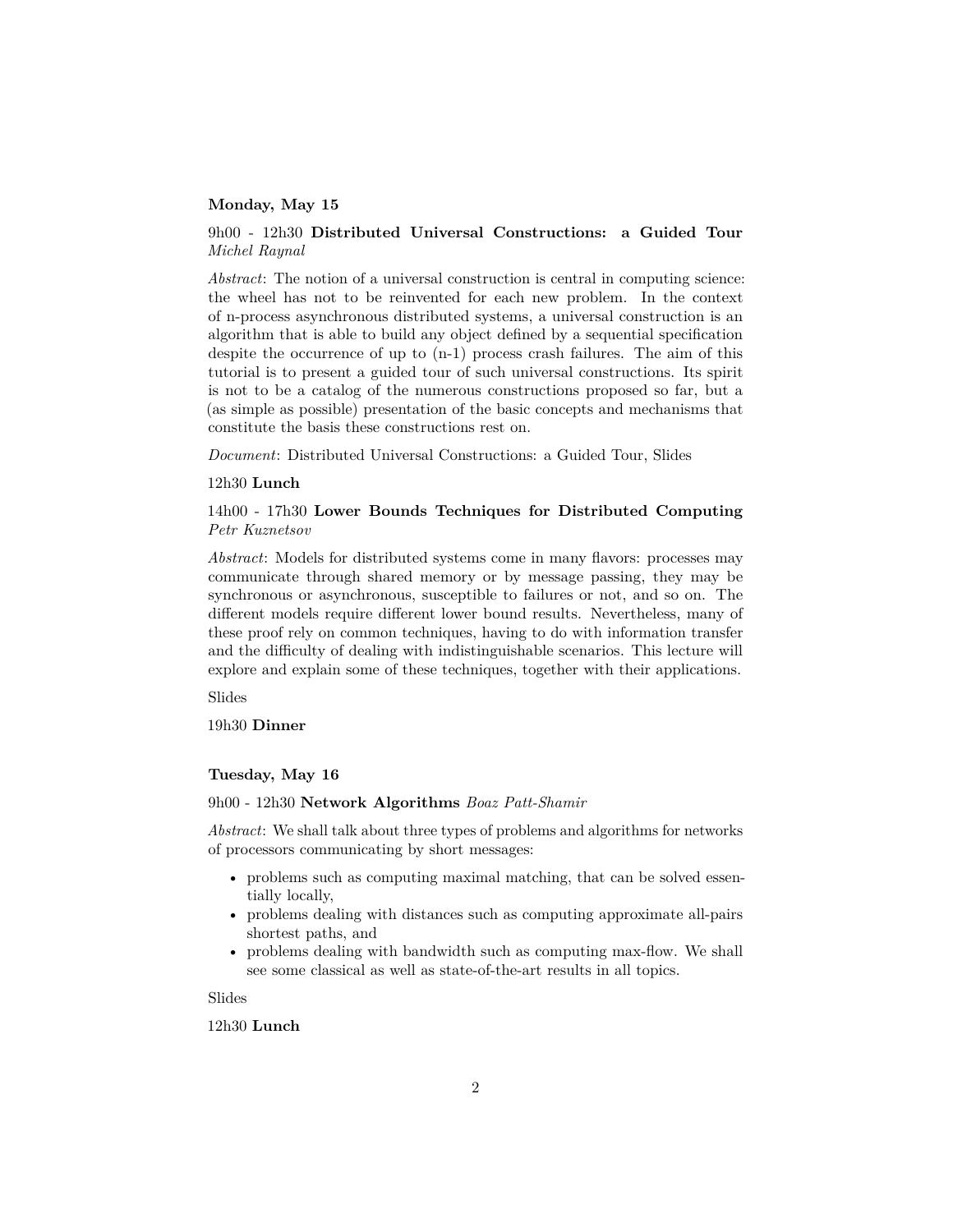#### 14h00 - 17h30 **Local Distributed Computing** *Pierre Fraigniaud*

*Abstract*: The lecture will address locality in distributed network computing. The objective is to study how to solve complex tasks in a network where nodes are bounded to interact locally, that is, where nodes can only exchange information with nodes in the their vicinity, i.e., at constant distance, or at distance bounded by a function negligible compared to the diameter of the network. The lecture will present the main techniques to derive lower bounds, as well as several deterministic or randomized algorithms for solving non trivial symmetry breaking tasks in networks. In addition, the lecture will survey the most recent results in the context of local computing, and the main open problem in this field.

[Slides](#page-0-0)

19h30 **Dinner**

#### **Wednesday, May 17**

9h00 - 12h30 **Distributed Algorithms for Mobile Networks** *Sébastien Tixeuil*

*Abstract*: Current distributed systems frequently include some kind of mobility (e.g. passively mobile sensors can be embedded on animals or vehicles whose movements must be coped with by the sensors, while actively mobile devices such as autonomous robots can use mobility to solve complex distributed problems). This talk will present key results and models for designing distributed algorithms run by mobile entities. Recent research results and ongoing projets will also be discussed.

[Slides](#page-0-0)

12h30 **Lunch**

13h45 - 15h15 **Exercises**

*Abstract*: Participants will be proposed various exercises on the different topics covered so far in the school in order to help them better comprehend the notions and techniques presented in the different lectures.

[Exercises Solutions](#page-0-0)

15h15 **Social event**

19h30 **Dinner**

## **Thursday, May 18**

9h00 - 12h30 **Compact and Distributed Data Structures** *Cyril Gavoille*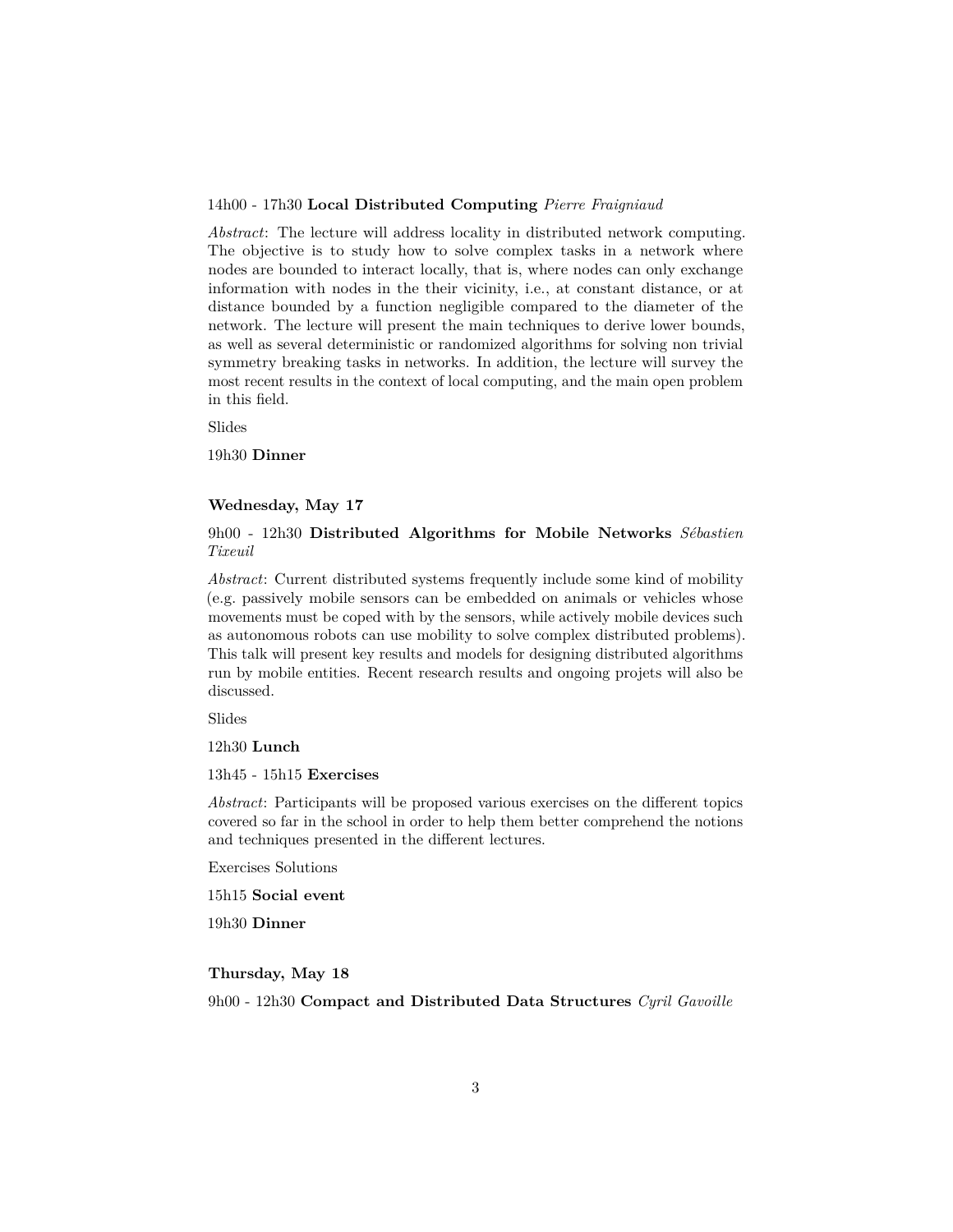*Abstract*: A fundamental question in Distributed Computing is to understand how localized and how much information are required to solve a task on a network. Typically, if the distance between any pair x,y of nodes in a network is asked, we would like to know which minimal information about x and y in the network are needed. The goal in labeling schemes is precisely to understand how much information must be attached to the nodes (formalized as labels) to solve a graph problem assuming the answer can be determined solely on the basis of the labels of the nodes invoked in the query. In this lecture, we will present the main tools and techniques to solve such labeling problems, including distance labeling schemes, nearest common ancestor labeling schemes, and label-based compact routing schemes.

[Slides](#page-0-0)

#### 12h30 **Lunch**

## 14h00 - 15h30 **How can a Distributed Algorithmic Perspective Contribute to the Study of Biological Systems?** *Amos Korman*

*Abstract*: I will speak about different directions that I take in order to study computational aspects that are fundamental to biological systems while employing a distributed algorithmic perspective. I will mostly focus on the study of ensembles such as ants or birds, and elaborate on modeling their computational challenges with respect to basic tasks such as searching (i.e., foraging for food) and stochastic dissemination of information (i.e., recruitment or alarming processes).

# 16h00 - 17h30 **Formal Methods for the Verification of Distributed Algorithms** *Paul Gastin*

*Abstract*: We introduce an automata-theoretic method for the verification of distributed algorithms running on ring networks. In a distributed algorithm, an arbitrary number of processes cooperate to achieve a common goal (e.g., elect a leader, sort an array). Processes have unique identifiers (pids) from an infinite, totally ordered domain. An algorithm proceeds in synchronous rounds, each round allowing a process to perform a bounded sequence of actions such as send or receive a pid, store it in some register, and compare register contents wrt. the associated total order. An algorithm is supposed to be correct independently of the number of processes. To specify correctness properties, we introduce a logic that can reason about processes and pids. Referring to leader election, it may say that, at the end of an execution, each process stores the maximum pid in some dedicated register.

We show that the verification problem of distributed algorithms can be reduced to satisfiability of a formula from propositional dynamic logic with loop and converse (LCPDL), interpreted over cylinders over a finite alphabet. This translation is independent of any restriction imposed on the algorithm. However, since the verification problem (and satisfiability for LCPDL) is undecidable, we propose an underapproximation technique, which bounds the number of rounds. This is an appealing approach, as the number of rounds needed by a distributed algorithm